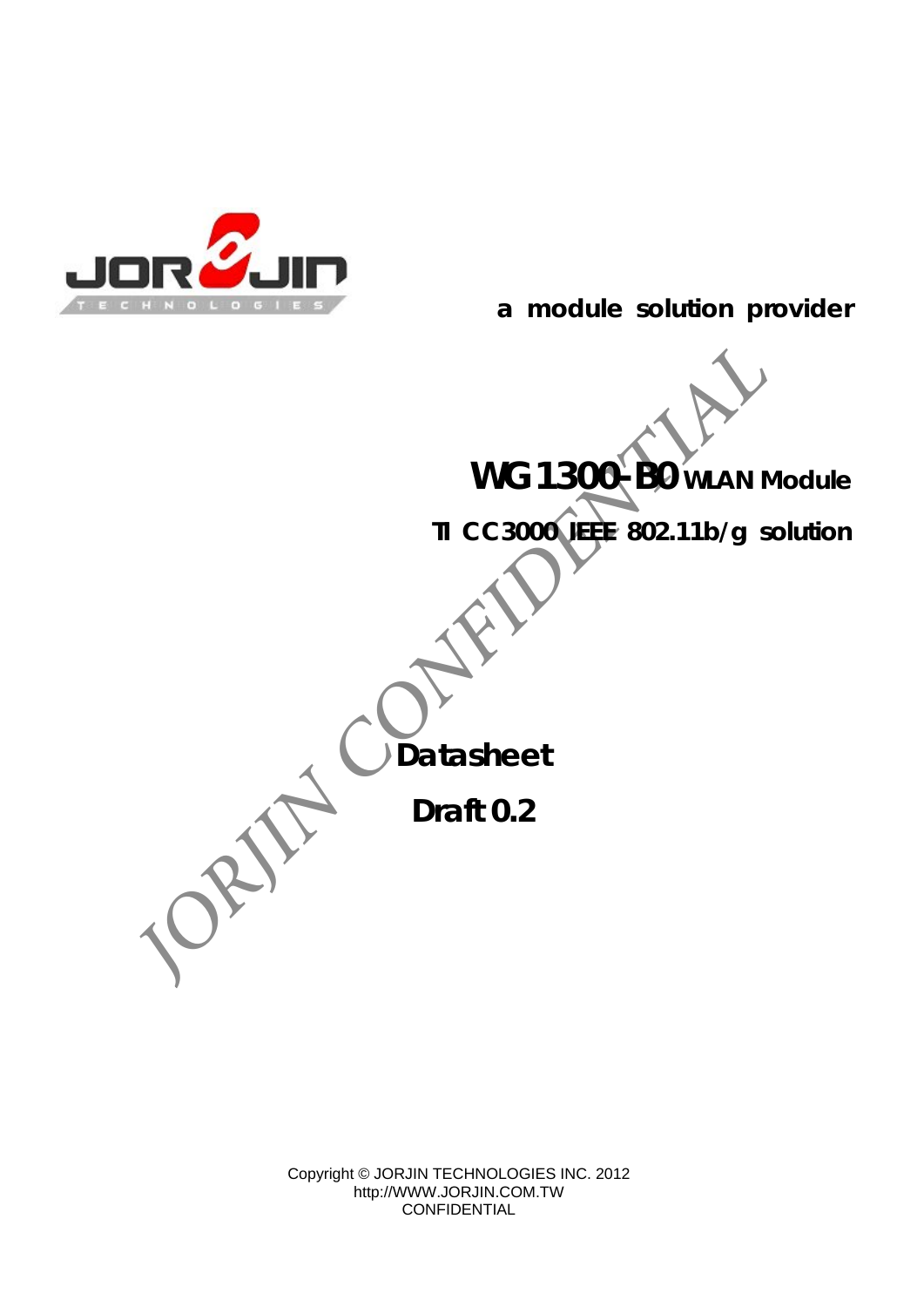

- 
- 
- 
- Operating temperature: -40~85°C applications.
- **•** Embedded Wi-Fi and networking software Including drivers, stack, and supplicant
	- > Universal IP connectivity enabled anywhere
	- $\triangleright$  Pair easily with low-memory, low-cost, Low-power microcontroller systems
	- $\triangleright$  Implement Wi-Fi quickly without previous Wi-Fi or RF experience
- Credible, proven solution with best-in-class Budget
	- the entire house it makes WG1300-B0 can support WLAN
	-
- modules **processors.** 
	- ▶ Get started quickly with sample applications With worldwide certificates, customers can
	- > Comprehensive documentation and support antenna and RF trace routing to save
	- $\triangleright$  Porting documentation available to allow following its reference design. MCU flexibility

## **APPLICATIONS**

- Home entertainment control Remote storage devices
- 

 $\overline{a}$ 

- HVAC controller, remote displays Toys
- Home Network aggregators **by Caming** Gaming
- Remote appliance diagnostics/support

## **FEATURES DESCRIPTION**

● IEEE 802.11 b/g compliant. WG1300-B0 is a 2.4GHz WLAN module which can Compact footprint: 14.5mmx14.5mmx2mm be integrated with any low-cost/low power MCU Operating Voltage: 2.9~4.8V to makes it the ideal solution for embedded



> Long range, reliable coverage throughout With the necessary PHY, MAC and network layers,  $\triangleright$  Proven Wi-Fi interoperability application via SPI bus to communicate with Complete platform solution and certified  $\sqrt{\phantom{a}}$  host microcontrollers or other embedded

on multiple platforms leverage modular certificate by adopting the same community development cost and speed up time to market by

- 
- Thermostats, appliances Cameras and video surveillance
	-
	-

Copyright © JORJIN TECHNOLOGIES INC. 2012 http://WWW.JORJIN.COM.TW **CONFIDENTIAL**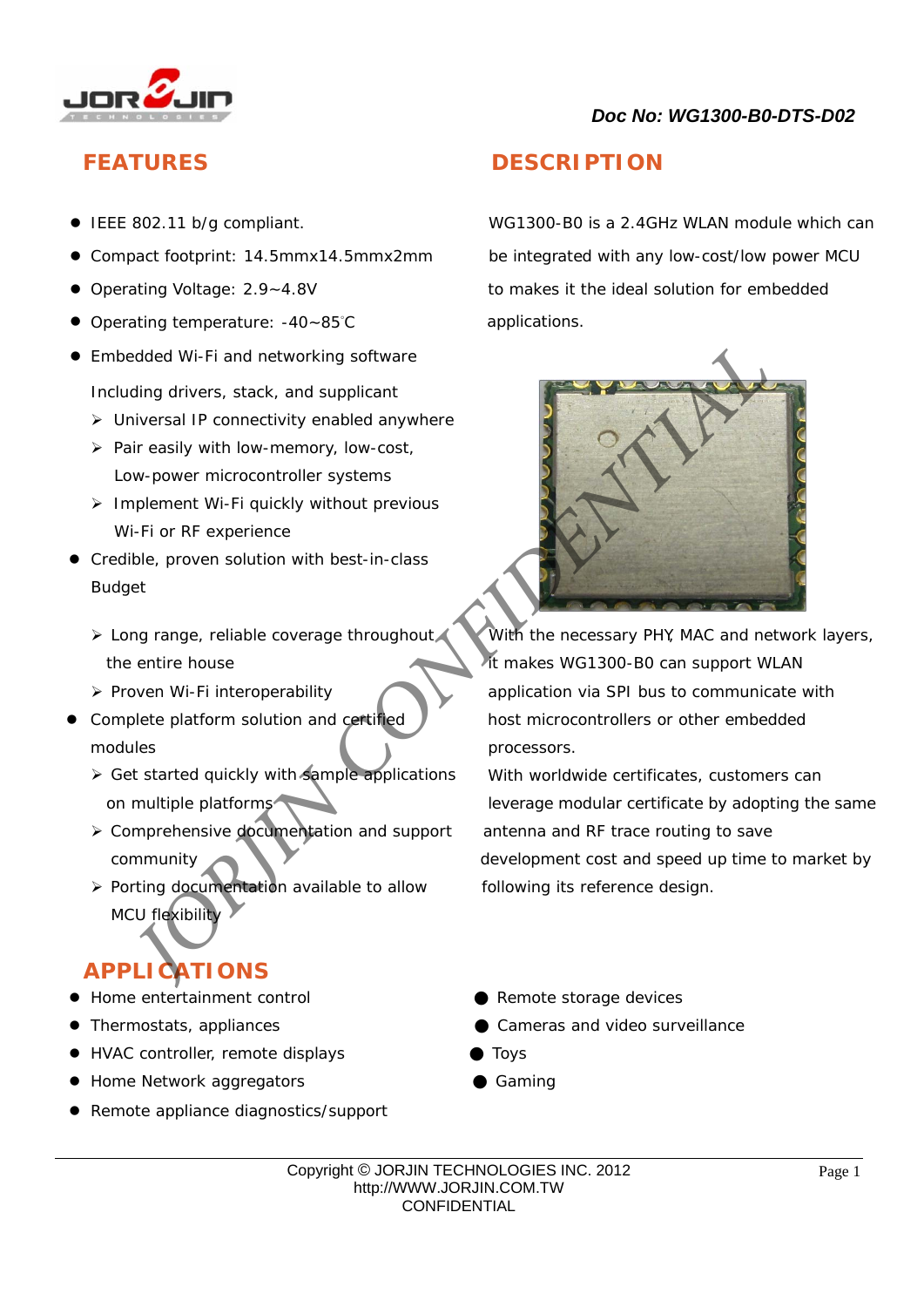

## **Index**

| $\mathbf{L}$ $\mathbf{L}$ 5      |  |
|----------------------------------|--|
|                                  |  |
|                                  |  |
|                                  |  |
|                                  |  |
|                                  |  |
|                                  |  |
|                                  |  |
| 4. SPI HOST CONTROLLER INTERFACE |  |
|                                  |  |
| 4.2. SPI INTERFACE DESCRIPTION   |  |
| 4.3. SPI LINE DESCRIPTION        |  |
|                                  |  |
|                                  |  |
| <b>6. DEBUG INTERFACE</b>        |  |
| <b>6.1. UART DEBUG LINES</b>     |  |
|                                  |  |
|                                  |  |
|                                  |  |
|                                  |  |
|                                  |  |
|                                  |  |
|                                  |  |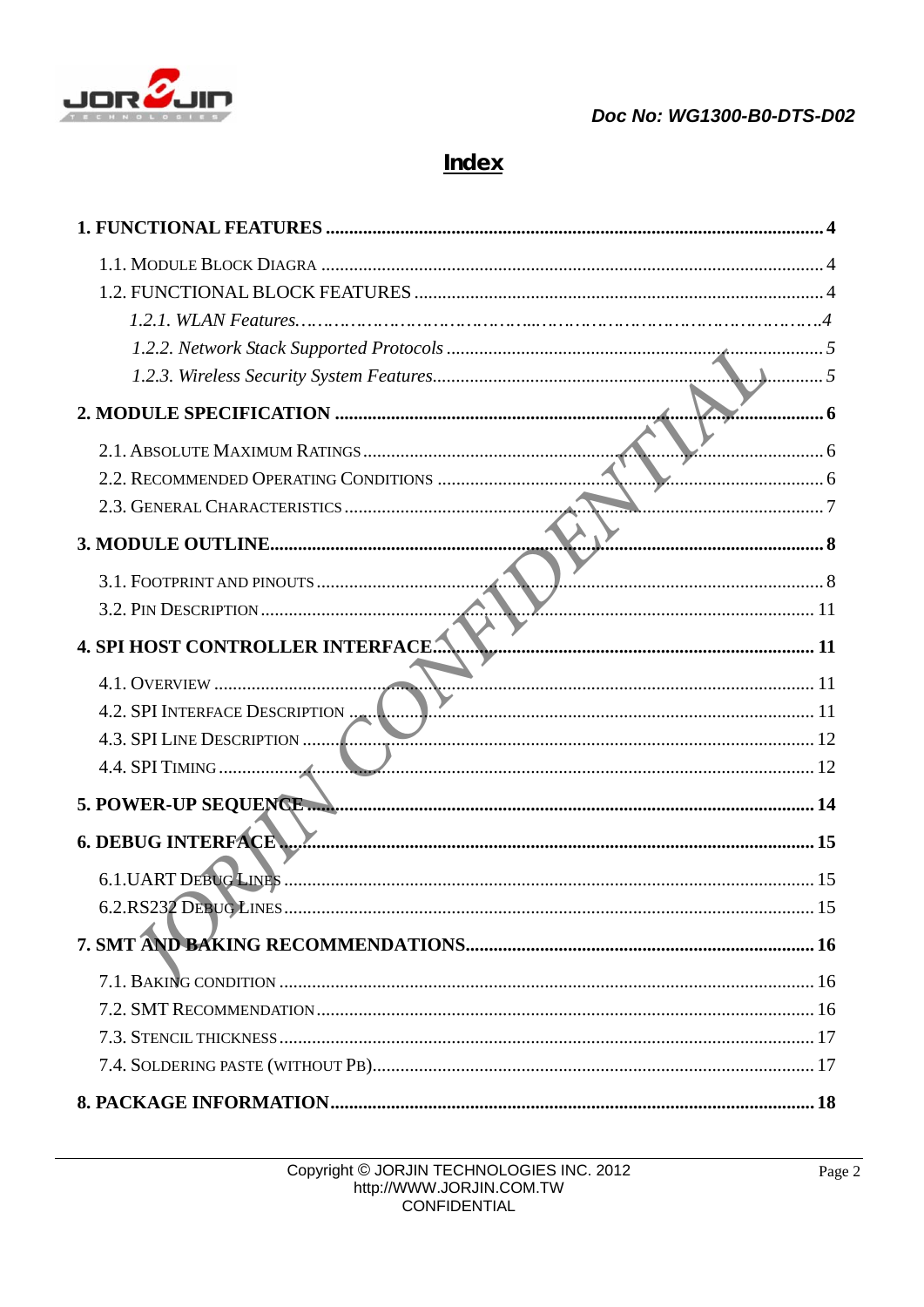

|     | 24 |
|-----|----|
| ORY |    |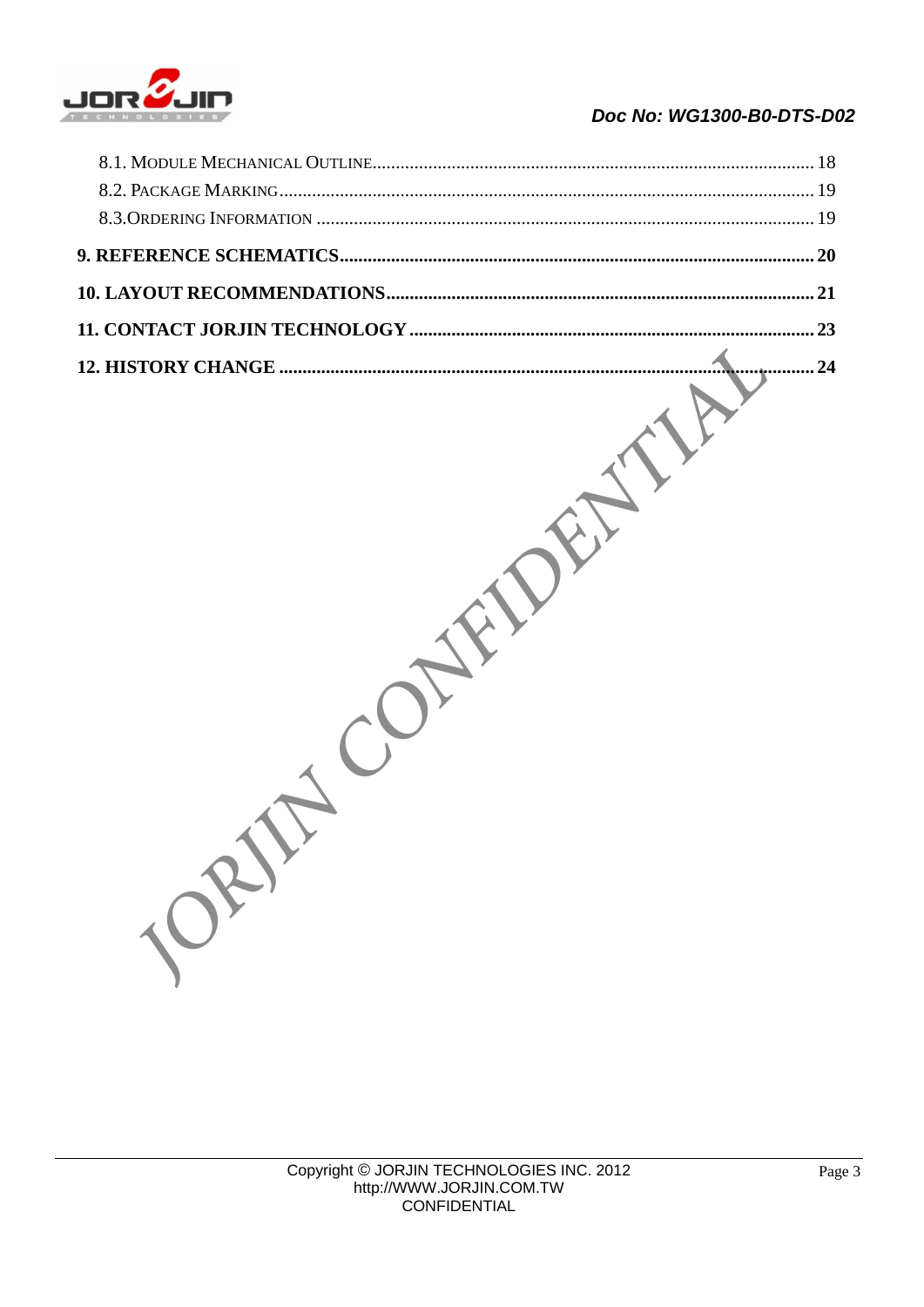

## **1. FUNCTIONAL FEATURES**

## **1.1. Module Block Diagram**

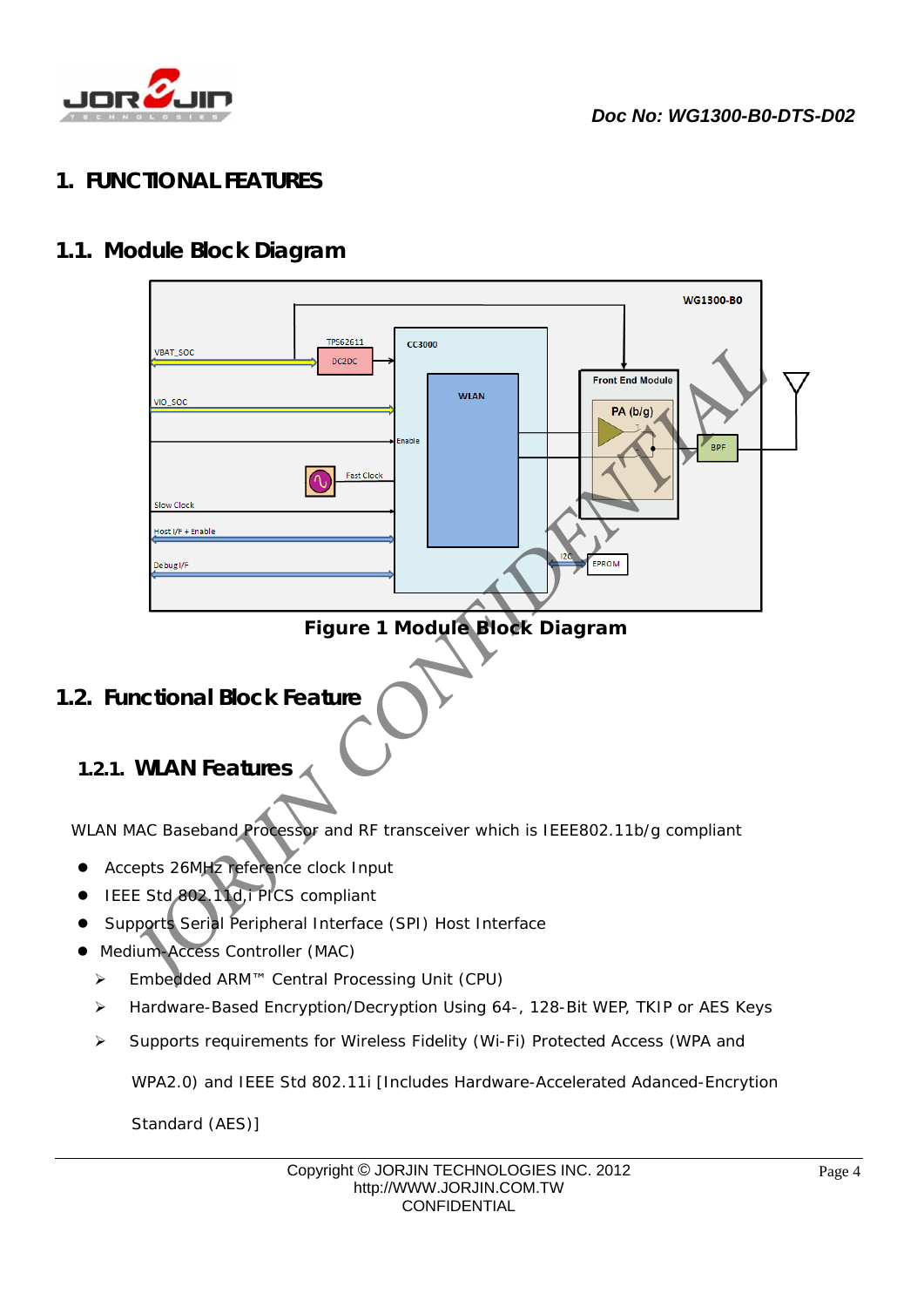

- Baseband Processor
- 2.4GHz Radio
	- Digital Radio Processor (DRP) implementation
	- > Internal LNA
	- Supports : IEEE Std 802.11b, 802.11g, 802.11b/g

## **1.2.2. Network Stack Supported Protocols**  *JORJIN CONFIDENTIAL*

- **•** Transport layer
	- $\triangleright$  TCP
	- UDP
- Network layer
	- $\triangleright$  IPv4
	- $\triangleright$  Ping
	- $\triangleright$  DHCP
	- > DNS Client
- Link layer
	- $\triangleright$  ARP

## **1.2.3. Wireless Security System Features**

- Supported modes
	- $\triangleright$  Open (no security
	- WEP
	- WPA-Personal
	- WPA2-Personal
- Supported encryption types
	- WEP
	- $\triangleright$  TKIP
	- $\triangleright$  AES
	- > Open

 $\overline{a}$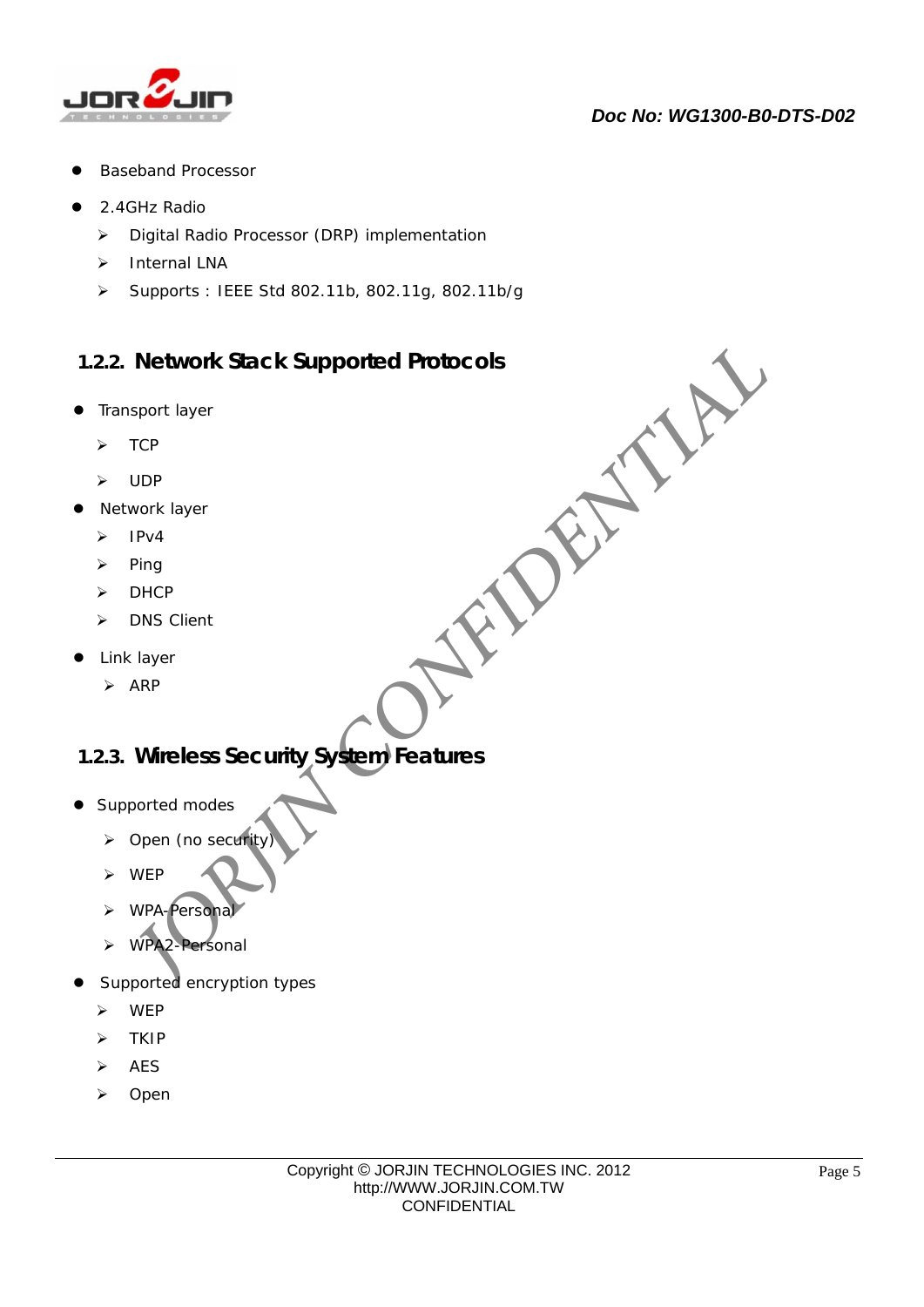

## **2. MODULE SPECIFICATION**

## **2.1. Absolute Maximum Ratings**

| Parameters                                                                                                                                                                                                                       |                                  | Min        | Max                   | Unit                   |
|----------------------------------------------------------------------------------------------------------------------------------------------------------------------------------------------------------------------------------|----------------------------------|------------|-----------------------|------------------------|
| Power supply Voltage (VBAT_IN)                                                                                                                                                                                                   |                                  | $-0.5$     | $+5.5$ <sup>(1)</sup> |                        |
| Voltage of digital pins <sup>(2)</sup>                                                                                                                                                                                           |                                  | $-0.5$     | $+3.6$                |                        |
| Voltage of EEPROM and RS232 test signals                                                                                                                                                                                         |                                  | $-0.5$     | 2.1                   |                        |
| Operating Temperature                                                                                                                                                                                                            |                                  | $-40$      | $+85^{(3)}$           | $^{\circ} \text{C}$    |
| Storage Temperature                                                                                                                                                                                                              |                                  | $-55$      | $+125$                | $^{\circ} \text{C}$    |
| 6 hours cumulative.                                                                                                                                                                                                              |                                  |            |                       |                        |
| (2) This includes the SPI and Power Enable signals<br>(3) The device can be reliably operated for 5,000 active-WLAN cumulative hours at TA of 85°C.<br>2.2. Recommended Operating Conditions<br>Recommended Operating Conditions | Table 1 Absolute Maximum Ratings |            |                       |                        |
| <b>Parameters</b>                                                                                                                                                                                                                | Min                              | <b>TYP</b> | <b>Max</b>            | Unit                   |
| VBAT_IN                                                                                                                                                                                                                          | 2.9                              | 3.3        | 4.8                   |                        |
| Voltage of digital pins                                                                                                                                                                                                          | 0                                | 3.3        | 3.6                   |                        |
| Voltage of EEPROM and RS232 test signals<br>Operating Temperature                                                                                                                                                                | $\mathbf 0$<br>$-30$             | 25         | 1.8<br>75             | $\vee$<br>$^{\circ}$ C |

 $\overline{a}$ 

- (2) This includes the SPI and Power Enable signals
- (3) The device can be reliably operated for 5,000 active-WLAN cumulative hours at TA of 85°C.

## **Table 1 Absolute Maximum Ratings**

## **2.2. Recommended Operating Conditions**

## Recommended Operating Conditions

| <b>Parameters</b>                        | Min   | <b>TYP</b> | Max | Unit           |
|------------------------------------------|-------|------------|-----|----------------|
| VBAT_IN                                  | 2.9   | 3.3        | 4.8 |                |
| Voltage of digital pins                  |       | 3.3        | 3.6 |                |
| Voltage of EEPROM and RS232 test signals |       |            | 1.8 |                |
| Operating Temperature                    | $-30$ | 25         | 75  | $\circ$ $\cap$ |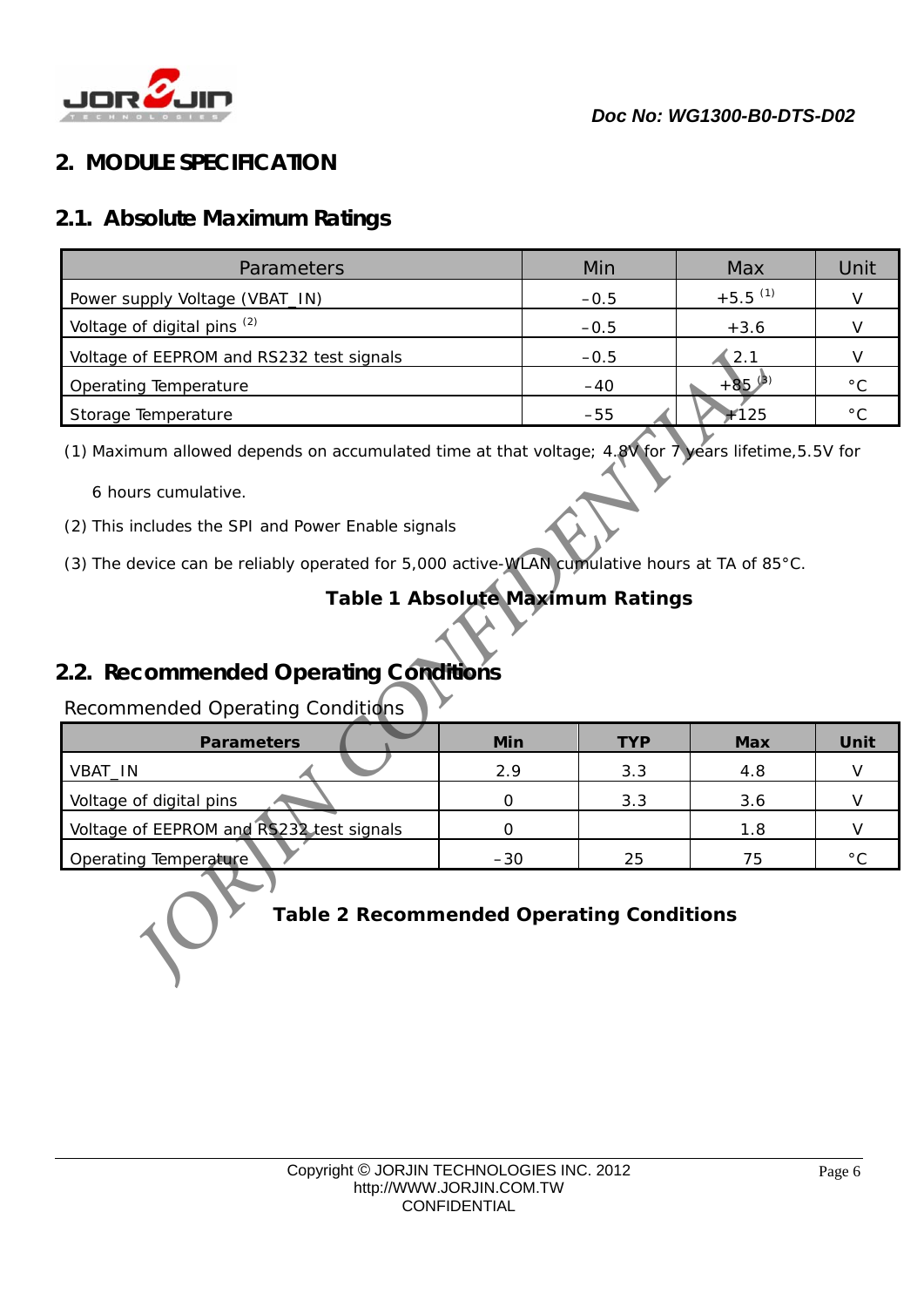

## **2.3. General Characteristics**

DC Characteristics (RS232/EEPROM I/O)

| <b>Parameters</b>                  | <b>Test Conditions</b> | Min  | <b>Max</b> | Unit |
|------------------------------------|------------------------|------|------------|------|
| Logic input low, $V_{IL}$          | $- -$                  |      | 0.67       |      |
| Logic input high, $V_{\text{IH}}$  | $- -$                  | 1.05 | 1.92       |      |
| Logic output low, $V_{OL}$         | 4.8mA                  |      | 0.45       |      |
| Logic output high, V <sub>OH</sub> | 4.8mA                  | 1.17 | 1.92       |      |

# **Table 3 DC Characteristics General Purpose I/O ORIFIC CONFIDENTIAL**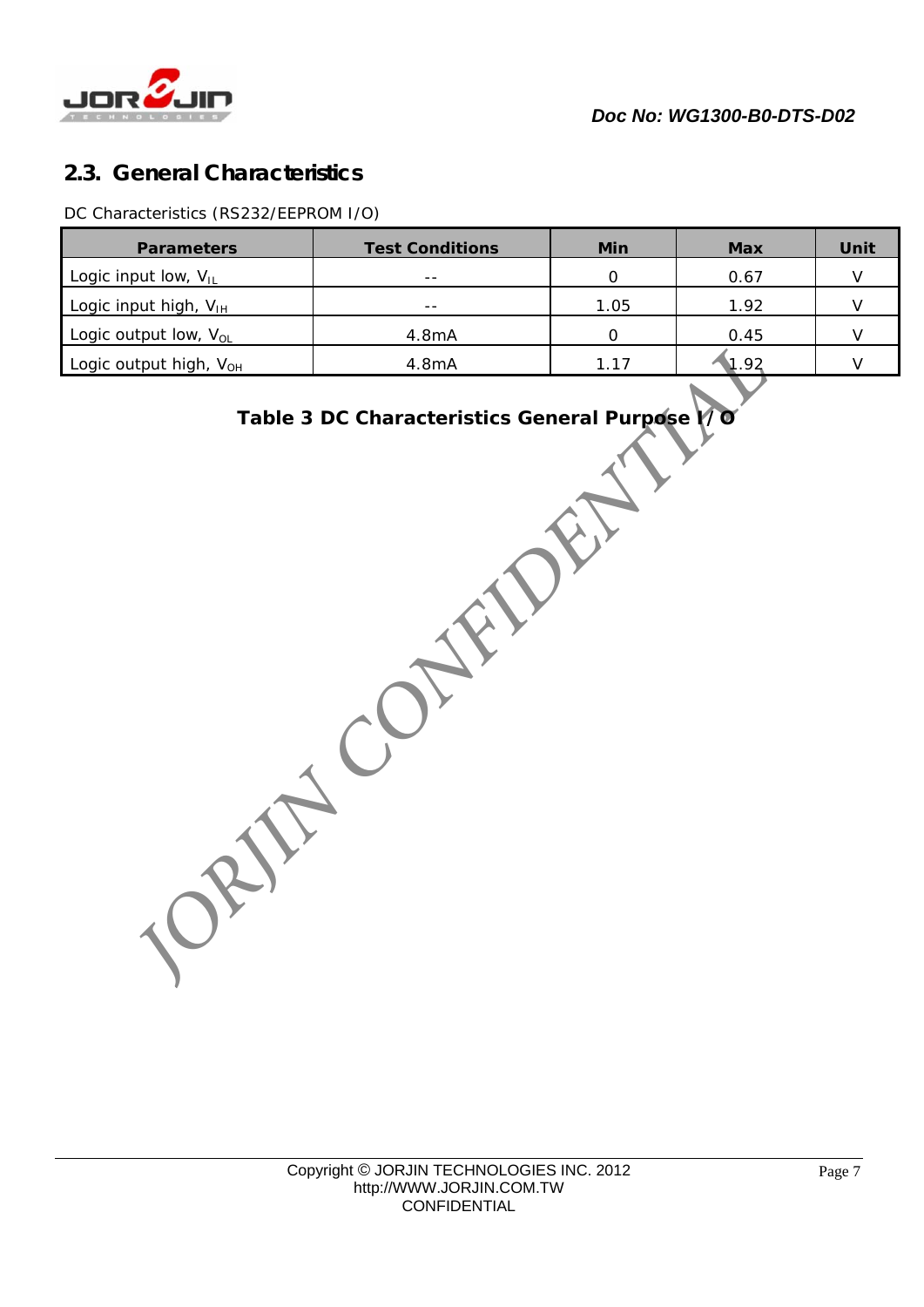

## **3. MODULE OUTLINE**

## **3.1. Footprint and pinouts**

For PCB layout, the footprint below is recommended for your applications.



## **Figure 2 WG1300-B0 Footprint and Pinouts**

## **3.2. Pin Description**

 $\overline{a}$ 

| Pin $#$        | <b>Signal Name</b>                   | <b>Type</b> | <b>Description</b>                         |
|----------------|--------------------------------------|-------------|--------------------------------------------|
| 1              | <b>GND</b>                           | <b>GND</b>  | Ground                                     |
| 2              | WL_UART_DBG_                         |             | WL_UART_DBG                                |
| 3              | $WL$ $EN2$ <sup><math>V</math></sup> | $\circ$     | WL_EN2                                     |
| $\overline{4}$ | $W_L$ EN1 $(2)$                      | $\Omega$    | WL_EN1.                                    |
| 5              | WL_RS232_TX <sup>(3)</sup>           |             | WL_RS232_TX (Test-mode signal, 1.8V Logic) |
| 6              | WL_RS232_RX <sup>(3)</sup>           | O           | WL_RS232_RX (Test-mode signal, 1.8V Logic) |
| $\overline{7}$ | <b>GND</b>                           | <b>GND</b>  | Ground                                     |
| 8              | VIO_SOC                              | Power       | Module VIO Supply                          |
| 9              | <b>GND</b>                           | <b>GND</b>  | Ground                                     |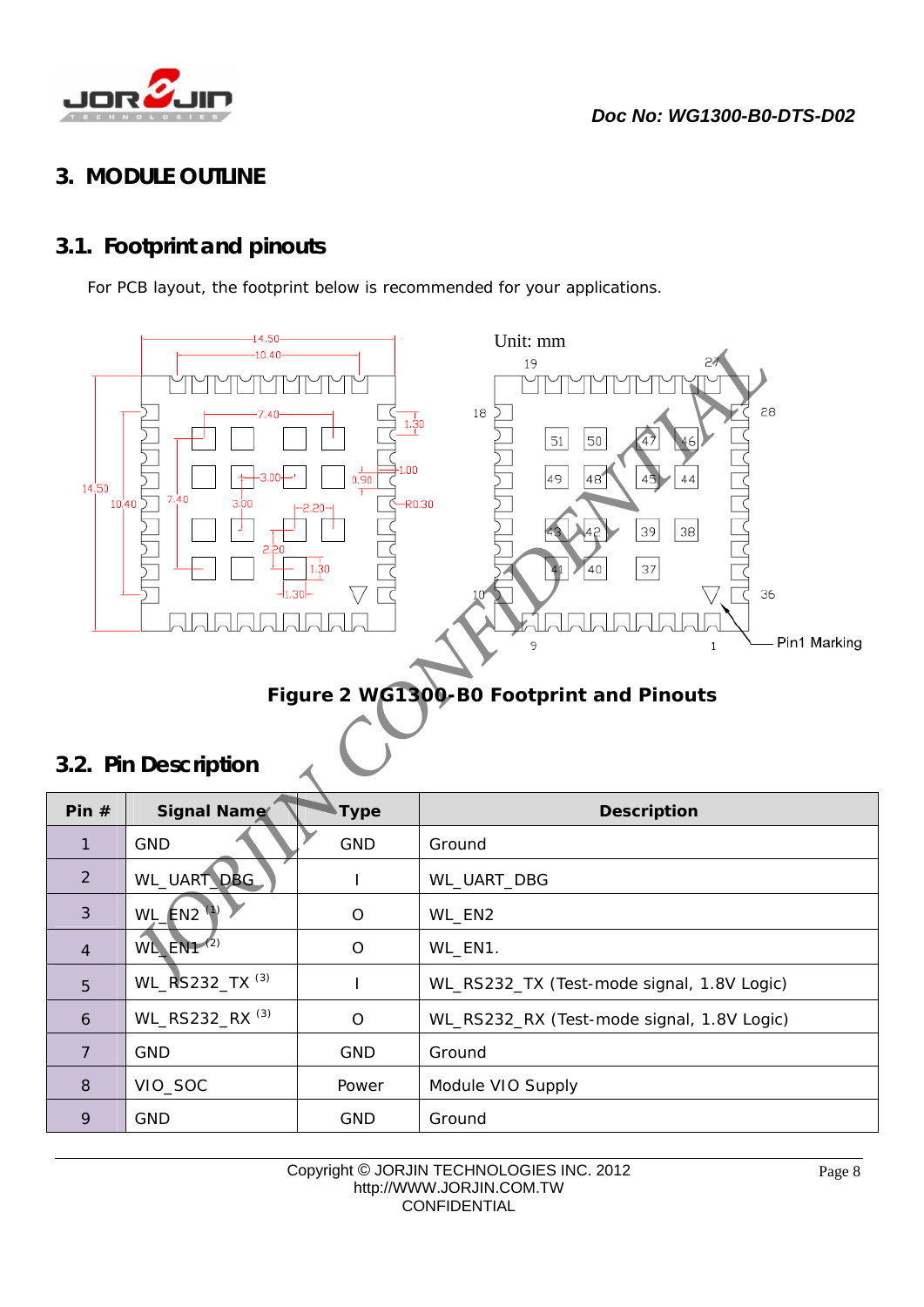

## *Doc No: WG1300-B0-DTS-D02*

| 10 | <b>GND</b>                | <b>GND</b>   | Ground                                |
|----|---------------------------|--------------|---------------------------------------|
| 11 | SPI_DIN                   |              | HOST Interface SPI Data In            |
| 12 | SPI_DOUT                  |              | HOST Interface SPI Data Out           |
| 13 | SPI_IRQ                   | $\circ$      | HOST Interface SPI Interrupt          |
| 14 | SPI_CLK                   | $\circ$      | HOST Interface SPI CLOCK              |
| 15 | SPI_CS                    | $\circ$      | HOST Interface SPI Chip Select        |
| 16 | <b>GND</b>                | <b>GND</b>   | Ground                                |
| 17 | $EXT_32K$                 | <b>CLK</b>   | EXTERNAL SLOW CLOCK FROM HOST         |
| 18 | <b>GND</b>                | <b>GND</b>   | Ground                                |
| 19 | <b>GND</b>                | GND          | Ground                                |
| 20 | <b>XTALP</b>              |              | Fref Input                            |
| 21 | <b>XTALM</b>              |              | Fref Input                            |
| 22 | <b>GND</b>                | <b>GND</b>   | Ground                                |
| 23 | SCL_EEPROM <sup>(4)</sup> | I/O          | <b>I2C CLOCK LINE FROM EEPROM.</b>    |
| 24 | SCL_CC3000 <sup>(4)</sup> | I/O          | <b>12C CLOCK LINE FROM CC3000.</b>    |
| 25 | SDA_EEPROM <sup>(5)</sup> | I/O          | <b>12C DATA LINE FROM EEPROM.</b>     |
| 26 | SDA_CC3000 <sup>(5)</sup> | I/O          | 12C DATA LINE FROM CC3000.            |
| 27 | <b>GND</b>                | GND          | Ground                                |
| 28 | VBAT_IN                   | Power        | Power Supply to Module                |
| 29 | <b>GND</b>                | <b>GND</b>   | Ground                                |
| 30 | DC2DC_OUT                 | $\mathbf{I}$ | 1.8V Supply                           |
| 31 | GND                       | GND          | Ground                                |
| 32 | CLK_REQ_OUT               | I/O          | Clock request out                     |
| 33 | NS_UARTD                  | I/O          | Networking subsystem; UART Debug line |
| 34 | <b>GND</b>                | <b>GND</b>   | Ground                                |
| 35 | RF_ANT                    | RF           | <b>WLAN ANT Port</b>                  |
| 36 | <b>GND</b>                | <b>GND</b>   | Ground                                |
| 37 | <b>GND</b>                | <b>GND</b>   | Ground                                |
| 38 | <b>GND</b>                | GND          | Ground                                |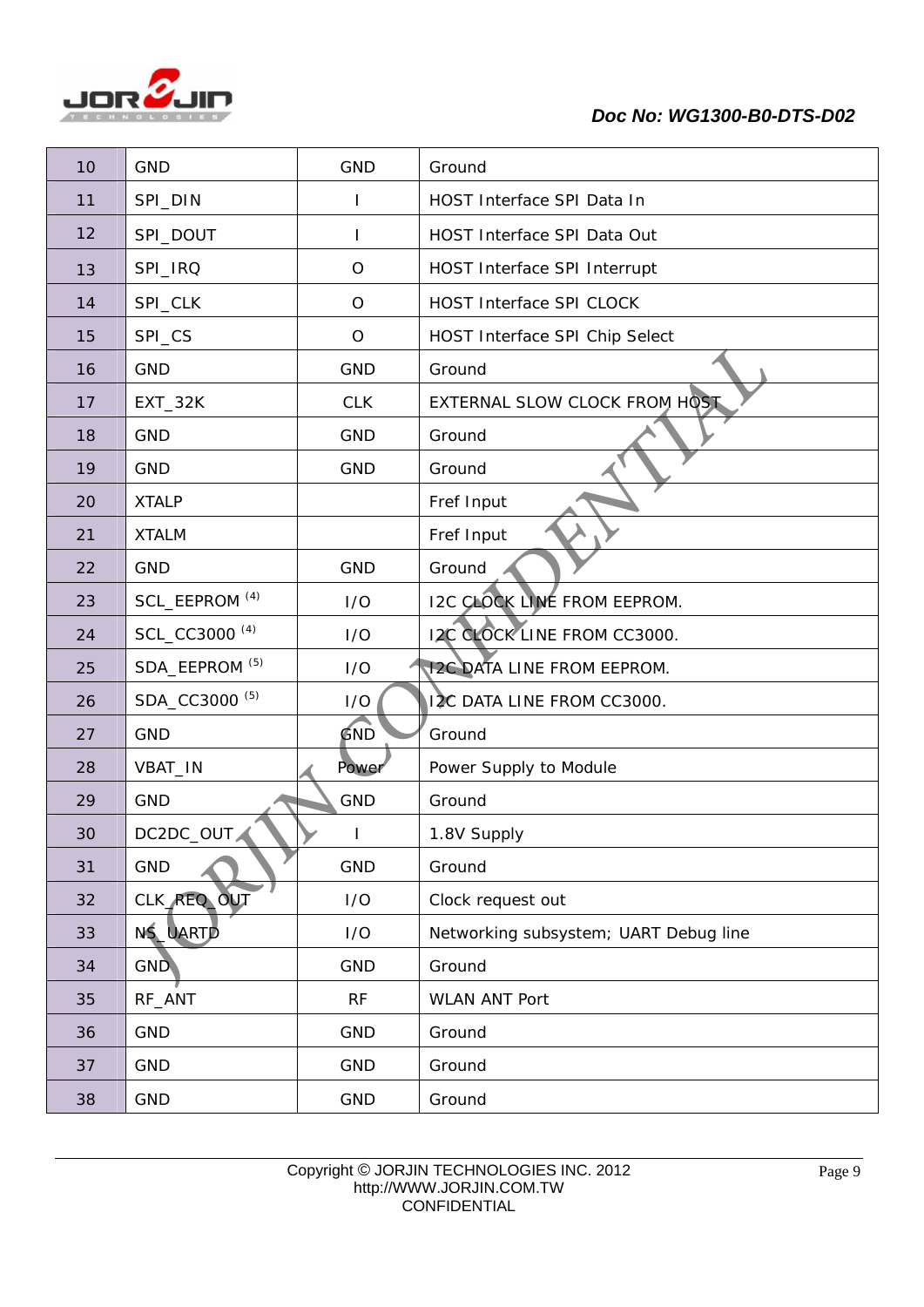

| 39                                                                                                                                                                       | <b>GND</b> | <b>GND</b> | Ground |  |
|--------------------------------------------------------------------------------------------------------------------------------------------------------------------------|------------|------------|--------|--|
| 40                                                                                                                                                                       | <b>GND</b> | <b>GND</b> | Ground |  |
| 41                                                                                                                                                                       | <b>GND</b> | <b>GND</b> | Ground |  |
| 42                                                                                                                                                                       | <b>GND</b> | <b>GND</b> | Ground |  |
| 43                                                                                                                                                                       | GND        | <b>GND</b> | Ground |  |
| 44                                                                                                                                                                       | GND        | <b>GND</b> | Ground |  |
| 45                                                                                                                                                                       | <b>GND</b> | <b>GND</b> | Ground |  |
| 46                                                                                                                                                                       | <b>GND</b> | <b>GND</b> | Ground |  |
| 47                                                                                                                                                                       | <b>GND</b> | GND        | Ground |  |
| 48                                                                                                                                                                       | <b>GND</b> | <b>GND</b> | Ground |  |
| 49                                                                                                                                                                       | GND        | <b>GND</b> | Ground |  |
| 50                                                                                                                                                                       | <b>GND</b> | <b>GND</b> | Ground |  |
| 51                                                                                                                                                                       | <b>GND</b> | <b>GND</b> | Ground |  |
| (1) Short to WL_EN1 (Pin #7) for function mode.<br>(2) Short to GND for test mode; Short to WL_EN2 (Pin #5) for function mode.<br>(3) Left unconnected for function mode |            |            |        |  |
| (4) I2C Clock lines from EEPROM and CC3000 must be connected together for function mode.                                                                                 |            |            |        |  |
| (5) I2C Data lines from EEPROM and CC3000 must be connected together for function mode.<br>Table 4 WG1300-B0 Pin Description                                             |            |            |        |  |

- (2) Short to GND for test mode; Short to WL\_EN2 (Pin #5) for function mode.
- (3) Left unconnected for function mode

 $\overline{a}$ 

- (4) I2C Clock lines from EEPROM and CC3000 must be connected together for function mode.
- (5) I2C Data lines from EEPROM and CC3000 must be connected together for function mode.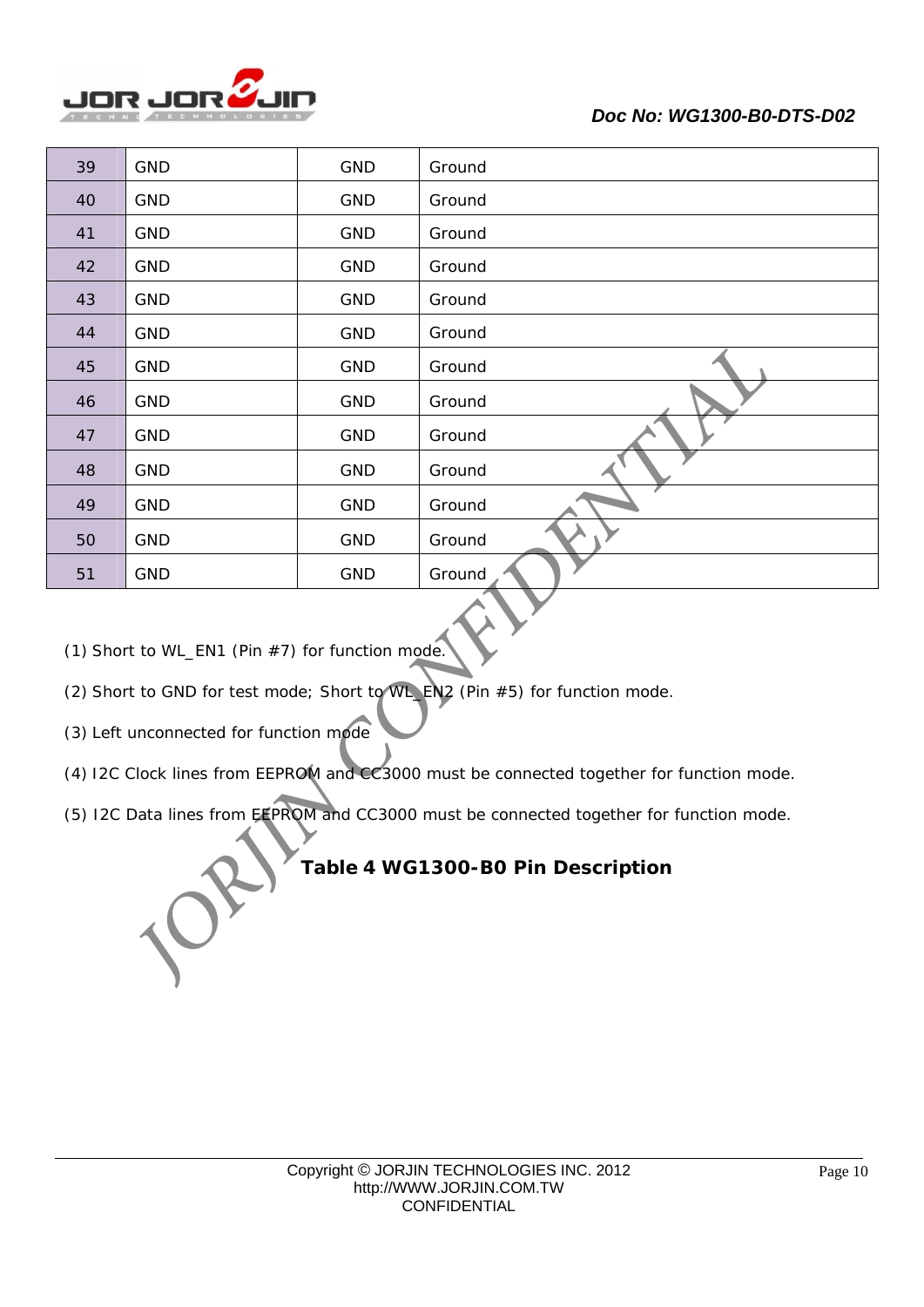

## **4. SPI HOST CONTROLLER INTERFACE**

WG1300-B0 communicates with HOST via SPI Bus. Below shows the descriptions on SPI bus.

## **4.1. Overview**

 $\overline{a}$ 

The SPI interface provides high-speed data transfer capability with low power consumption for mobile electronic devices. The SPI bus was designed to operate on a point-to-multipoint basis by providing a separate, active-low chip select (CS) per device.

## **4.2. SPI Interface Description**

In order to facilitate a broad implementation, the protocol is half duplex and does not require simultaneous operation of data OUT (DO) and data IN (DI). All TI communication devices are slaves in this protocol, and all transactions are initiated by the host, as the SPI Master. The clock rate for each one of the connected devices may be different and configured per device. Figure 3 shows SPI interface signals **FOR A SPI HOST CONTROLLER INTERFACE**<br>
WG1300-BD communitaries with HOST via SPI Bus. Below shows the descriptions on SPI bus.<br> **4.1.** Overview<br>
The SPI interface provides high-speed data transfer capability with low power

|      | SPI_CLK             |        |
|------|---------------------|--------|
|      | SPI_CS              |        |
| Host | SPI IRQ             | Device |
|      | SPI_DO (Data Out)   |        |
|      | (Data In)<br>SPI_DI |        |
|      |                     |        |

## **Figure 3 SPI Interface signals**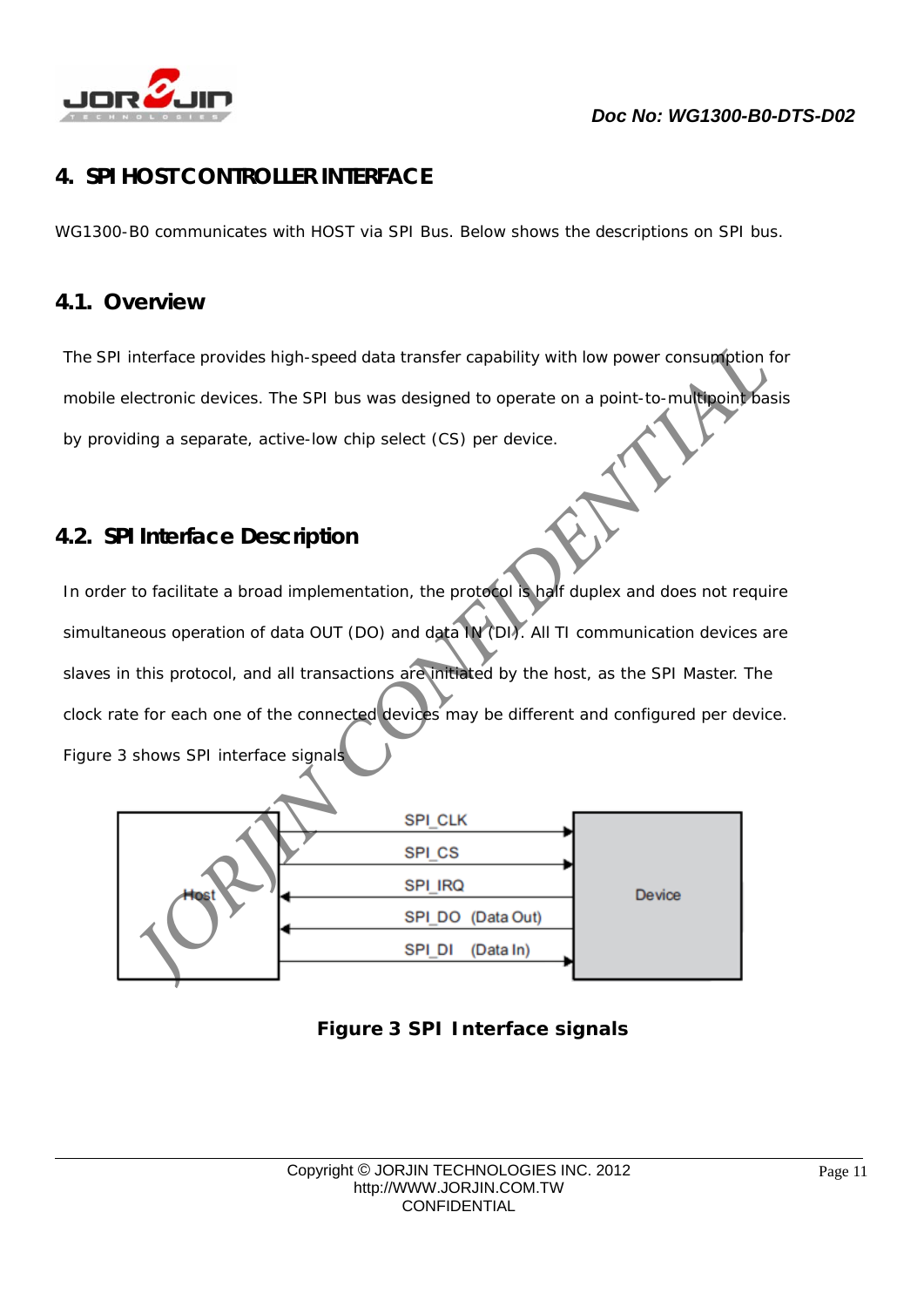

## **4.3. SPI Line Description**

| <b>Port Name</b> | I / O | <b>Description</b>                           |
|------------------|-------|----------------------------------------------|
| SPI_CLK          |       | Clock (0 MHz to 38.4 MHz) from host to slave |
| SPI_DI           |       | Data from host to slave                      |
| $SPI_C(S(1)$     |       | CS signal from host to slave                 |
| SPI_IRQ(2)       |       | Interrupt from slave to host                 |
| SPI_DO           |       | Data from slave to host                      |

(1) CS selects a CC3000 device, indicating that a master wants to communicate to the device.

(2) IRQ is a dual-purpose slave to the master direction line: in SPI IDLE state while no data transfer is active, driving IRQ low indicates to the master that the CC3000 device has data to pass to it; driving IRQ low following CS deassertion indicates that the CC3000 device is ready to receive data.

## **Table 5 SPI Interface Signals Description**



 $\overline{a}$ 



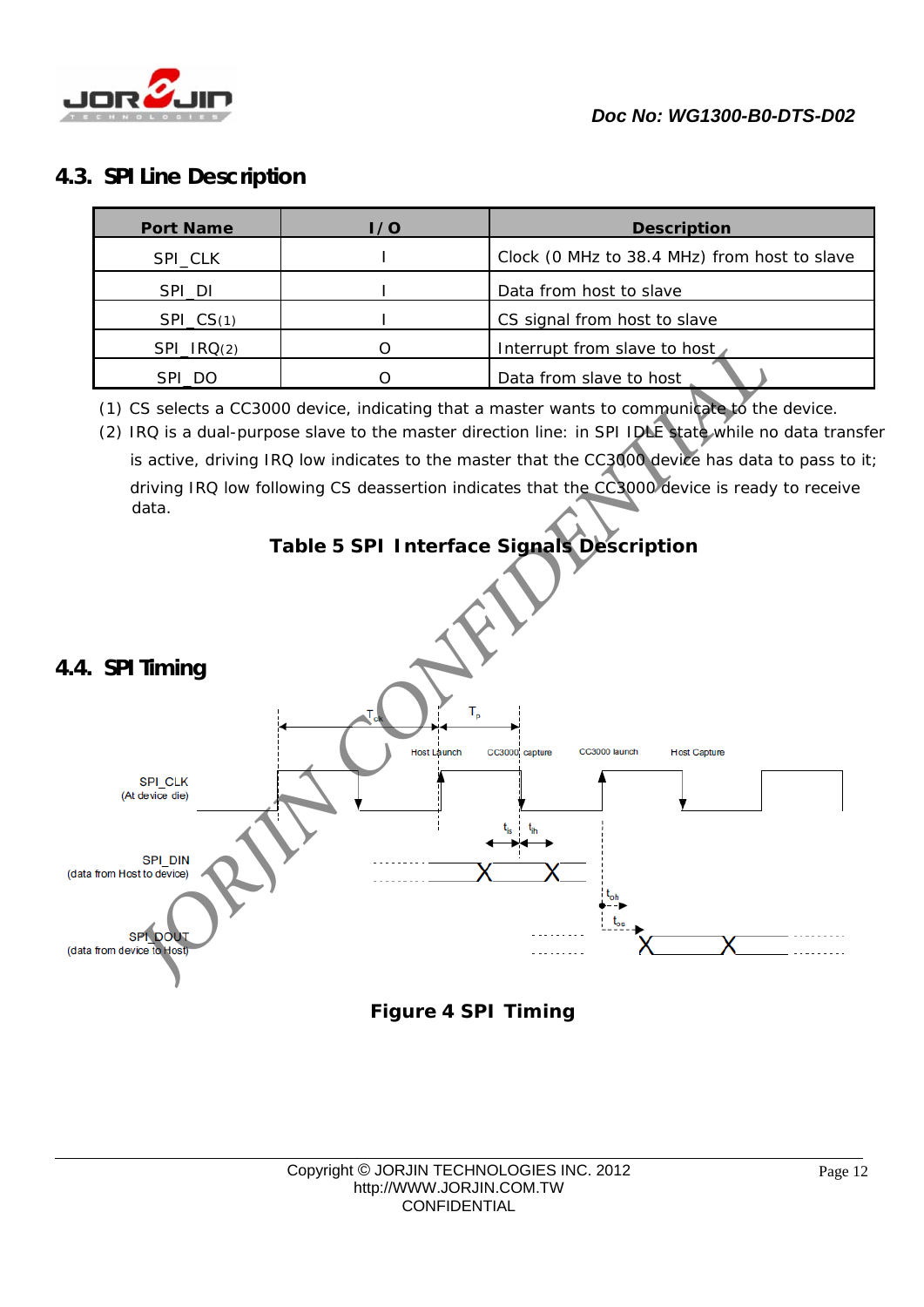

## *Doc No: WG1300-B0-DTS-D02*

| Symbol    | Parameter                                           | <b>Min</b> | <b>Max</b> | Unit |
|-----------|-----------------------------------------------------|------------|------------|------|
| Tclk      | Clock period                                        | 62.5       |            | ns   |
| Tp        | High pulse width (including jitter and duty cycle)  | 25(3)      | 37.5(3)    | ns   |
| tis       | RX setup time; minimum time in which data is stable | 5          |            | ns   |
|           | before capture edge                                 |            |            |      |
| tih       | RX hold time; minimum time in which data is stable  | 5          |            |      |
|           | after capture edge                                  |            |            |      |
| tos       | TX setup propagation time; maximum time from        |            | 10.2       |      |
|           | launch edge until data is stable                    |            |            |      |
| toh       | TX hold propagation time; minimum time of data      |            |            |      |
|           | stable after launch edge                            |            |            |      |
| <b>CL</b> | Capacitive load on I/F                              |            | 20         | рF   |
|           |                                                     |            |            |      |

(1) The CS signal is considered to be asynchronous

(2) In the scheme above, the launching is on rise edge, and capturing is on fall edge. It can be configured to be the opposite

(3) 40% - 60% dc (valid for the minimum clock period)

## **Table 6 SPI Timing** *JORJIN CONFIDENTIAL*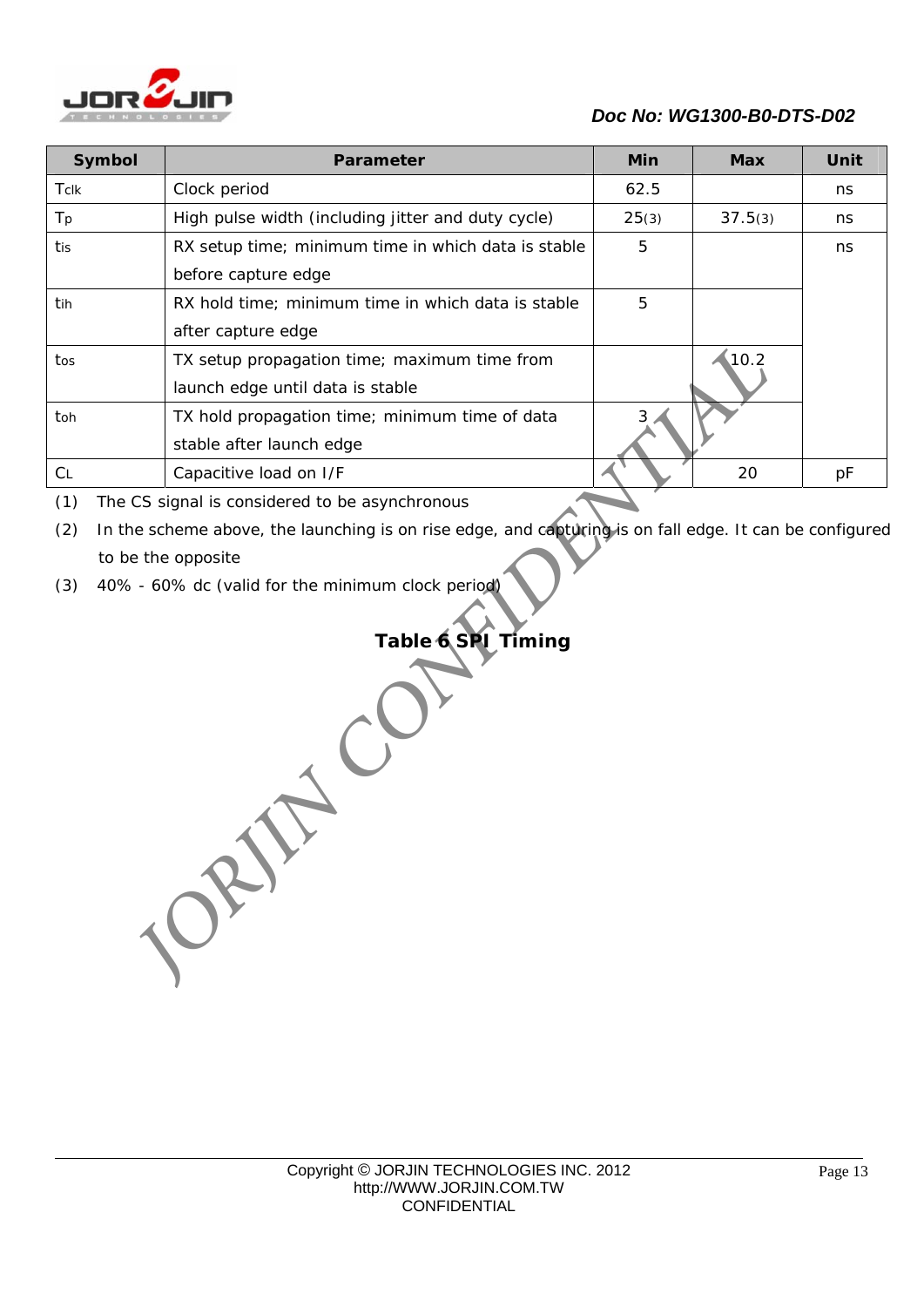

## **5. POWER-UP SEQUENCE**

Figure 7 demonstrates the wake up sequence of WG1300-B0



Note:

 $\overline{a}$ 

- 1. VBAT\_IN, VIO, and SLOWCLK must be available before WL\_EN1 and WL\_EN2 are asserted.
- 2. At T0: WL\_EN1 and WL\_EN2 can be asserted after the VIO reaches 90 percent of VIO voltage. On this functional mode the MCU drives the WLAN pins to initiate the power up (WL\_EN1 and WL\_EN2 are shorted and connected to MCU GPIO).
- 3. At T1 (wake-up time): The CC3000 device accomplishes power up after the IRQ changes state to LOW. Wake-up time T1 is approximately 53 msec.
- 4. At T2: The normal master SPI write sequence is CS low, followed by IRQ low (CC3000 host), indicating that the CC3000 core device is ready to accept data. The duration of T2 is approximately 7 msec.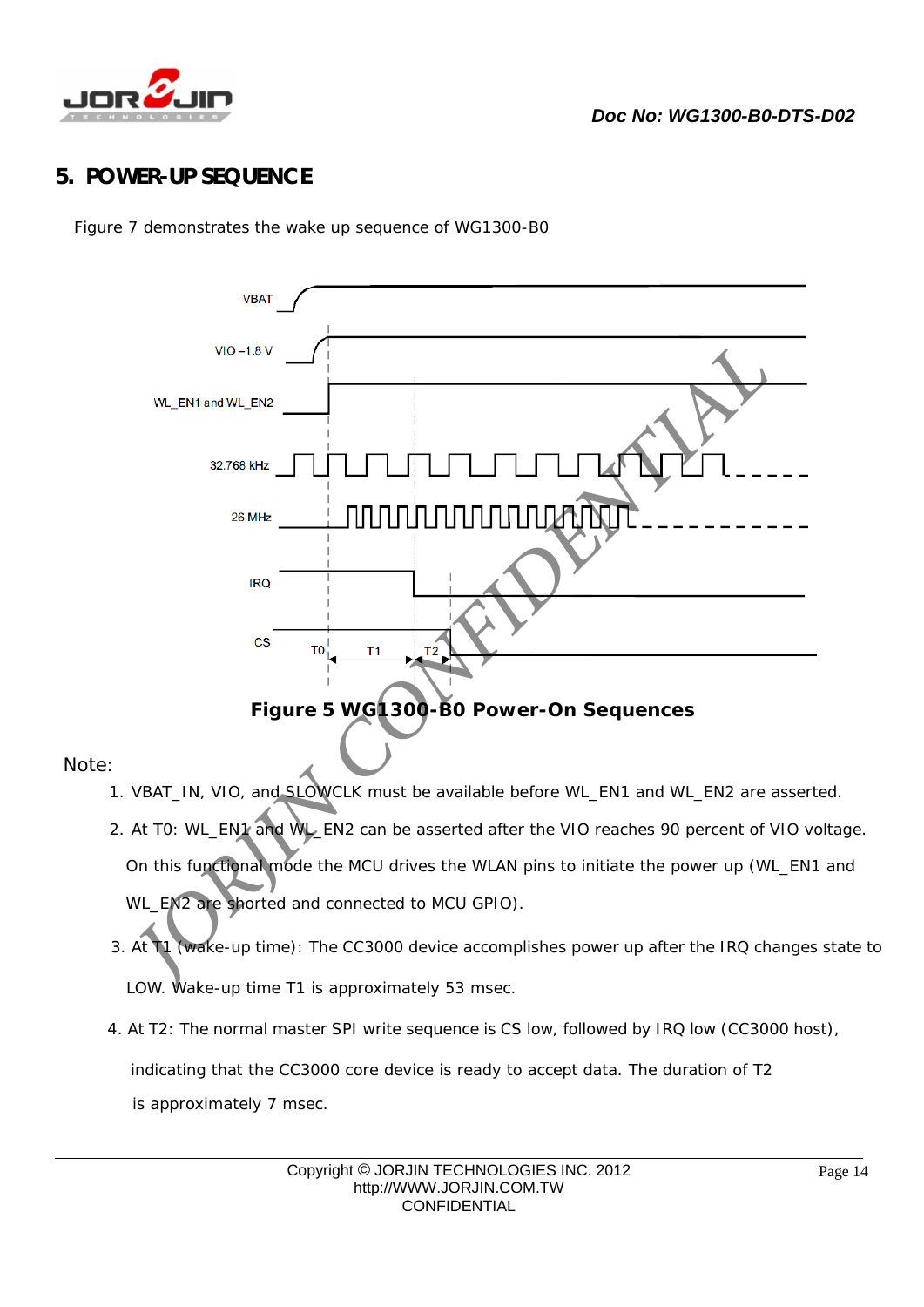

## **6. DEBUG INTERFACE**

The debug interface helps customers to evaluate the HW/SW features for their application. It also helps to debug during the development and manufacturing stage. The WG1300-B0 module support RS232 signals and UART signals for debug purpose. Connect RS232 and UART signals to the test points for future debug support. **1.** The debug interface helps customers to evaluate the HWSW features for their application. It also helps<br>to debug interface helps customers to evaluate the HWSW features for their application. It also helps<br>debug during

## **6.1. UART Debug Lines**

A unidirectional UART lines are provided for debugging WLAN subsystem and network subsystem functions. This is a TX-only debug interface that delivers diagnostic messages. Table 11 shows the dedicated UART debug pins of WG1300-B0

| Signal names | <b>WG1300-B0 Pin#</b> | Function                             |
|--------------|-----------------------|--------------------------------------|
| WL UART DBG  |                       | Logger for WLAN FW debug             |
| NS_UARTD     |                       | Networking subsystem UART Debug line |

## **Table 7 WG1300-B0 UART Debug Lines**

## **6.2. RS232 Debug Lines**

 $\overline{a}$ 

During production testing the pins below are used for RTTT Wireless LAN SW utility. Table 12 shows the dedicated rs232 debug pins of WG1300-B0

| Signal names | <b>Function</b>                     |
|--------------|-------------------------------------|
| WL_RS232_TX  | RTTT Test Utility for WLAN RF Debug |
| WL_RS232_RX  |                                     |

## **Table 8 WG1300-B0 RS232 Debug Lines**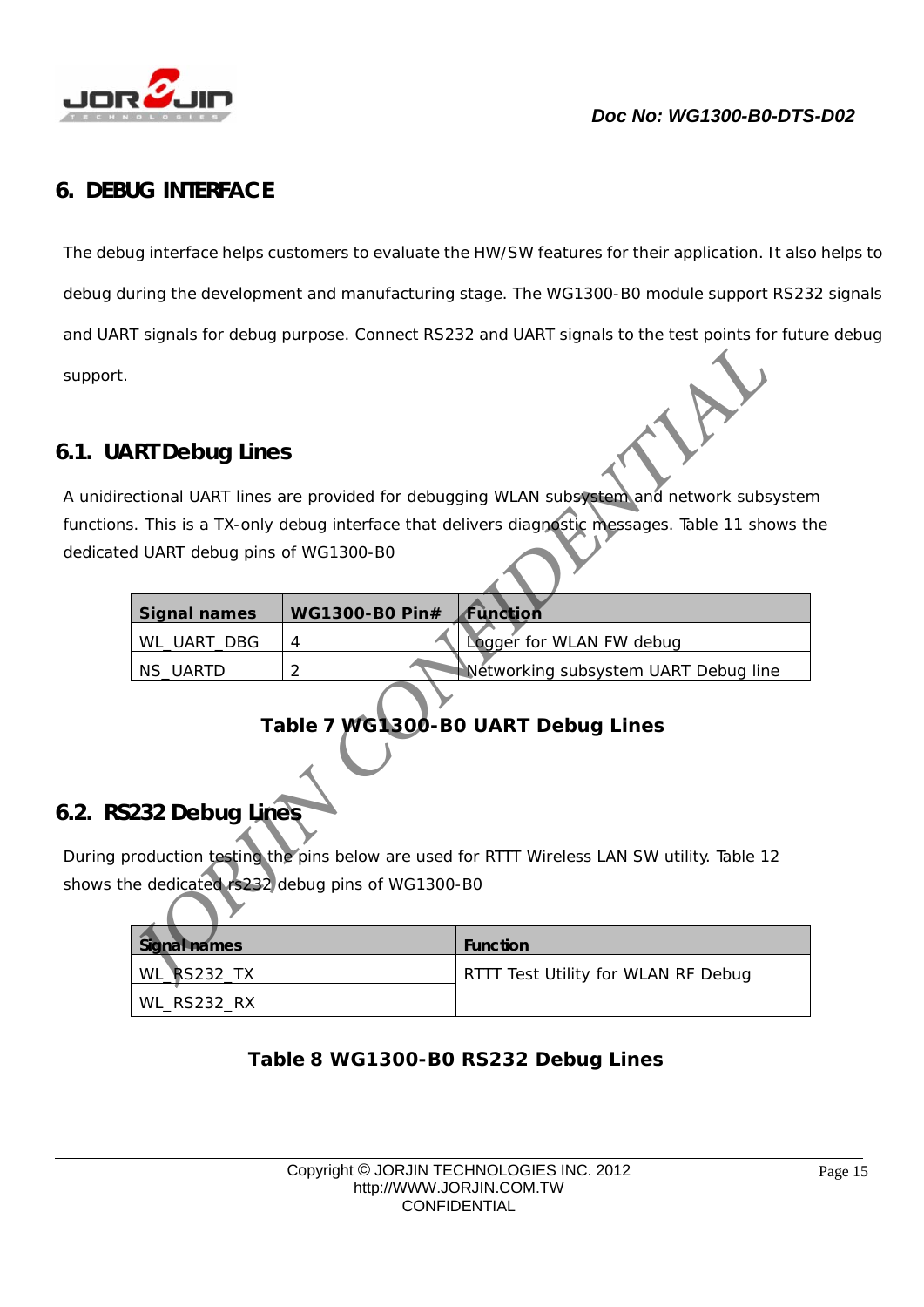

## **7. SMT AND BAKING RCOMMENDATIONS**

## **7.1. Baking Condition**

- Follow MSL Level 4 to do baking process.
- After bag is opened, devices that will be subjected to reflow solder or other high temperature process must be mounted within 72 hours of factory conditions <30°C/60% RH or stored at <10% RH.
- Device require bake, before mounting, if Humidity Indicator Card reads > 10%
- If baking is required, Devices may be baked for 8 hrs at 125°C.

## **7.2. SMT Recommendation**

 $\overline{a}$ 

Figure 8 is recommended reflow profile and Table 13 is its information

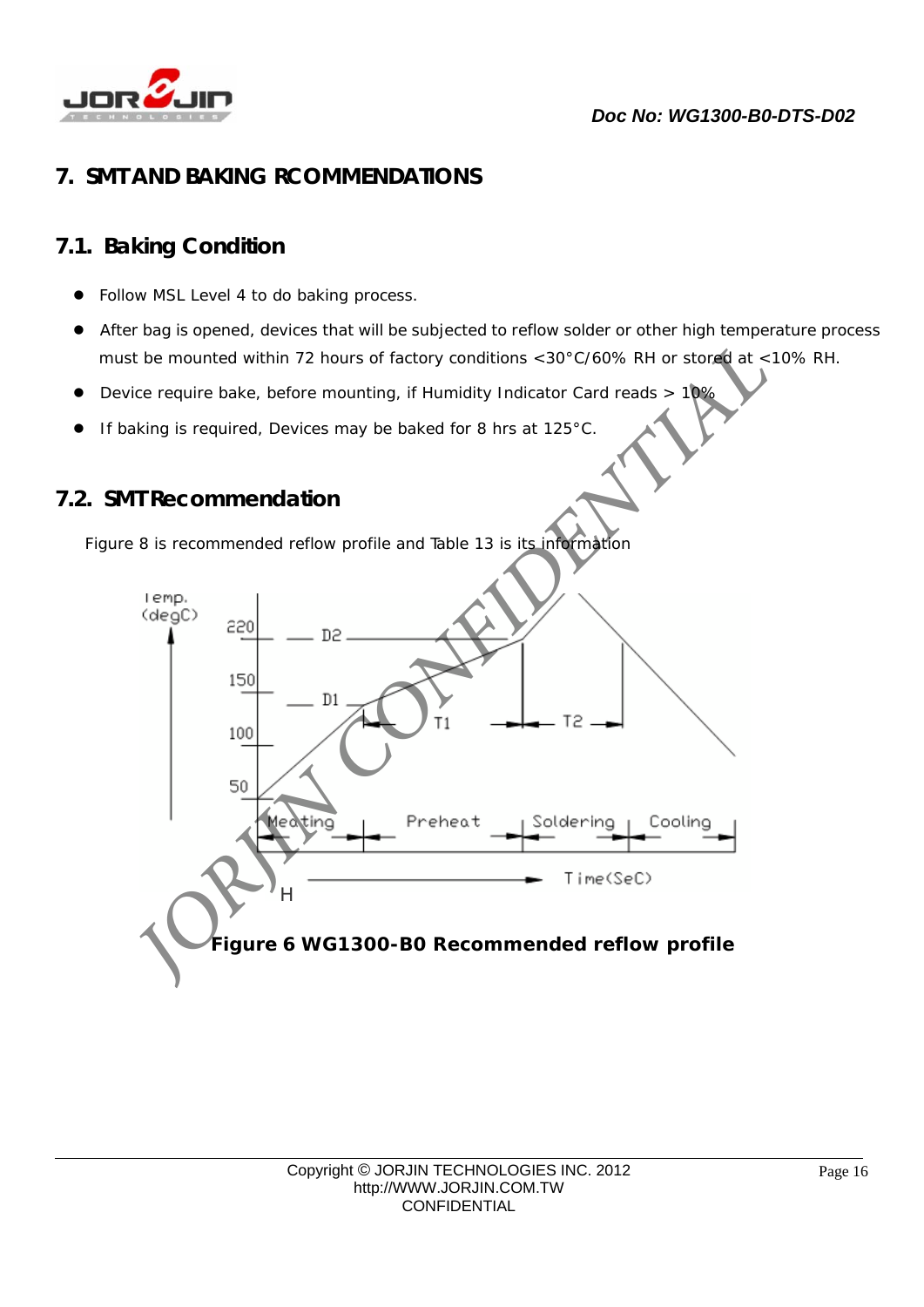

| No. | Item       | Temperature (°C)     | Time (sec)      |
|-----|------------|----------------------|-----------------|
|     | IPre-heat  | D1: $140 - D2$ : 200 | $T1: 80 - 120$  |
| っ   | Soldering  | $D2: = 220$          | $T2: 60 +/- 10$ |
| 3   | Peak-Temp. | $D3: 250 °C$ max     |                 |

## **Table 9 WG1300-B0 reflow information**

Note: (1) Reflow soldering is recommended two times maximum.

(2) Add Nitrogen while Reflow process: SMT solder ability will be better.<br> **tencil Thickness**<br>
1.15 mm (Recommended)

## **7.3. Stencil Thickness**

 $\overline{a}$ 

0.1~ 0.15 mm (Recommended)

## **7.4. Soldering Paste (without Pb)**

Recommended SENJU N705-GRN3360-K2-V can get better soldering effects.

*JORJIN CONFIDENTIAL*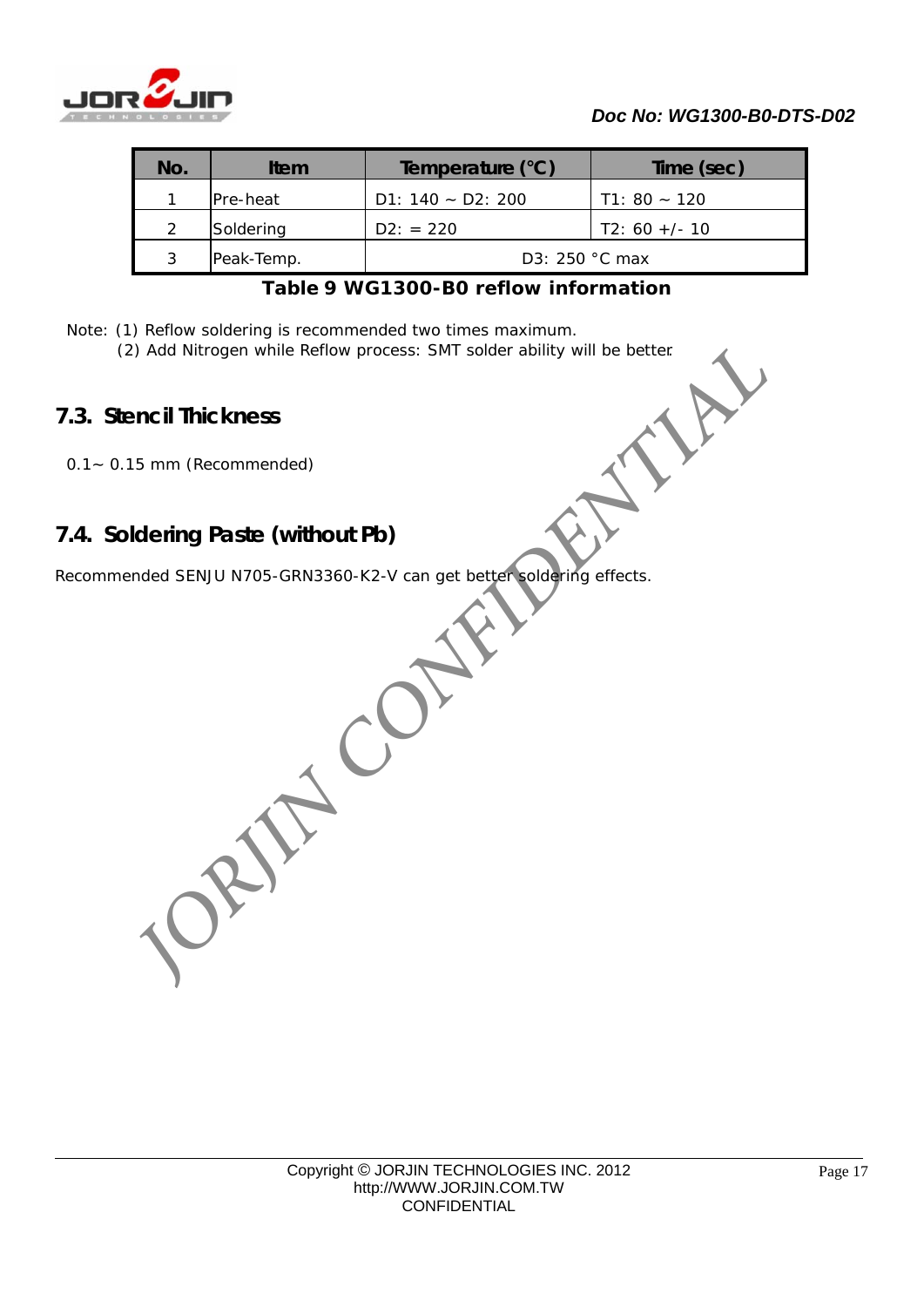

*Doc No: WG1300-B0-DTS-D02* 

## **8. PACKAGE INFORMATION**

## **8.1. Module Mechanical Outline**

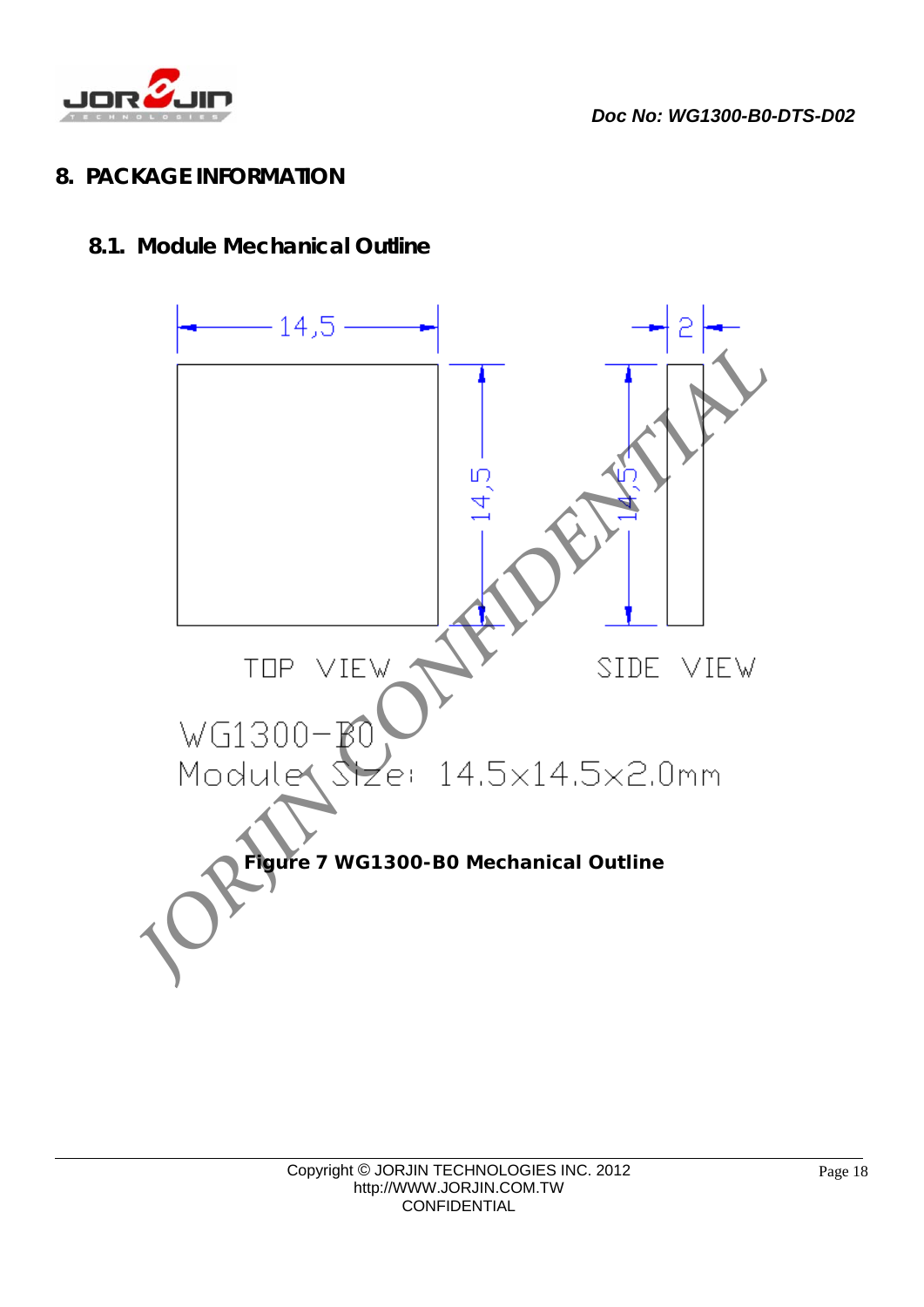

## **8.2. Package Marking**



| WG1300-B0 |  |
|-----------|--|

 $\overline{a}$ 

JORJIN CC3000 Module

## **Table 10 Orderable WG1300-B0 Part Numbers**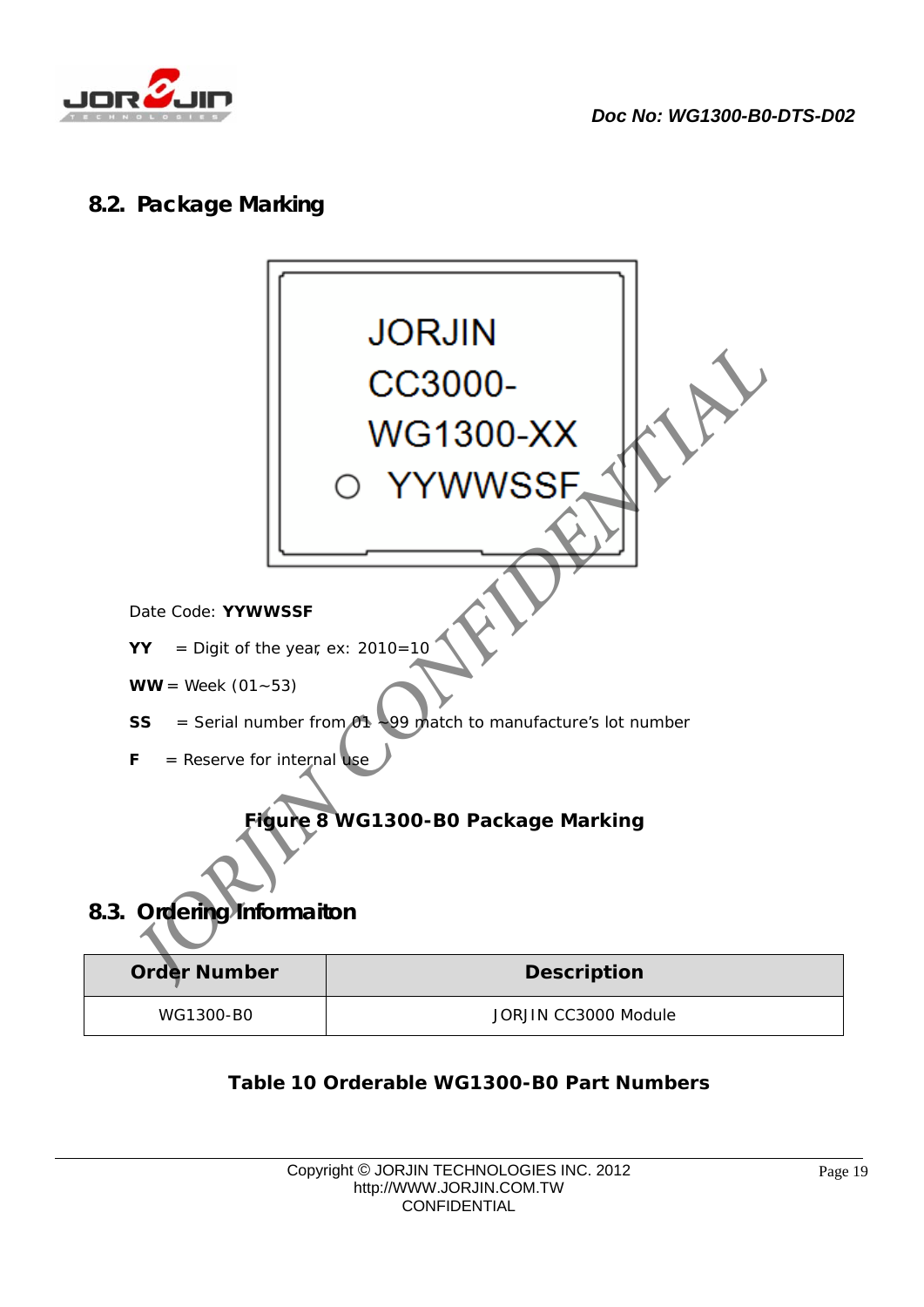

*Doc No: WG1300-B0-DTS-D02* 

## **9. REFERENCE SCHEMATICS**

## **WG1300-B0 to Host Reference Design**

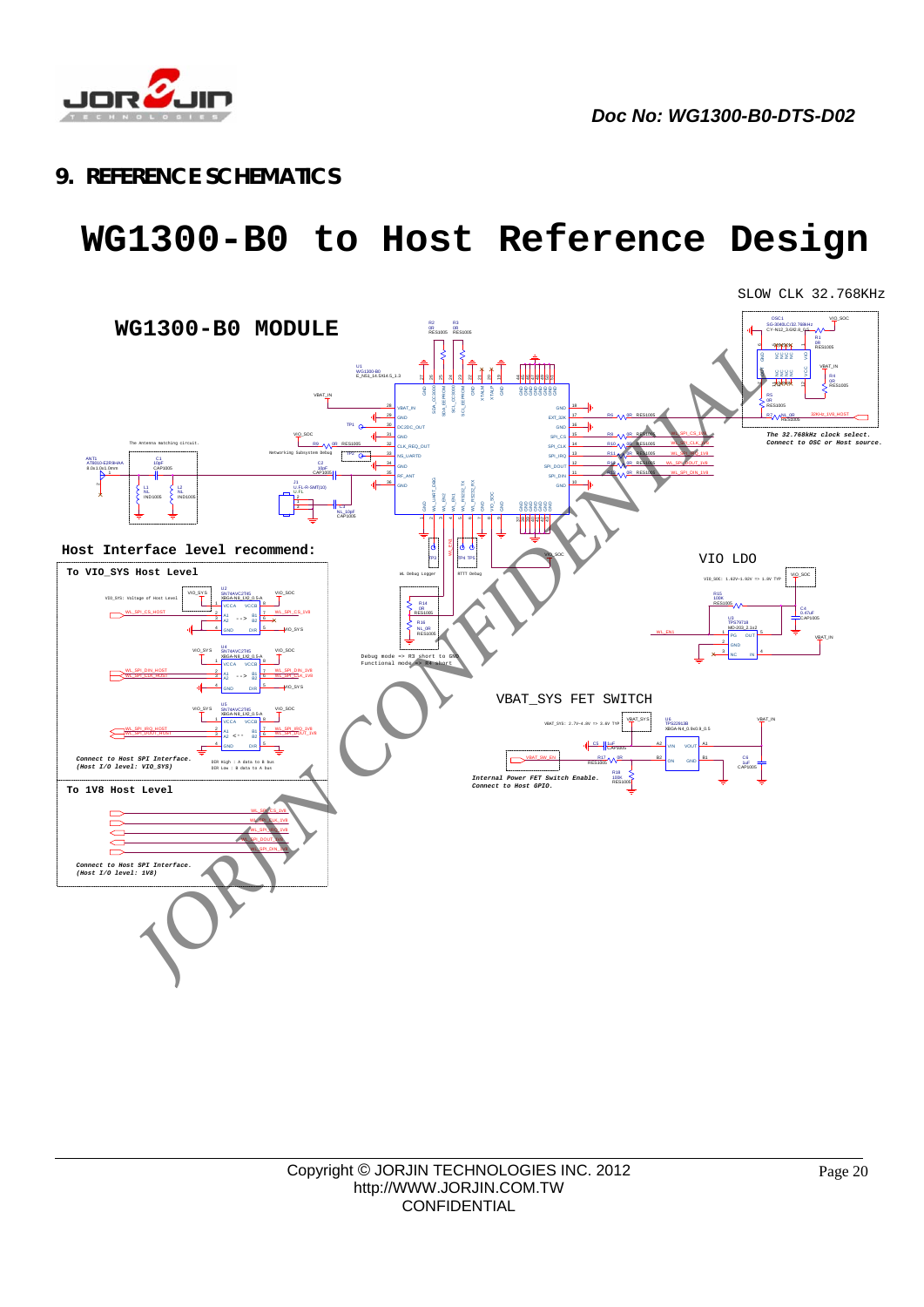

## **10. LAYOUT RECOMMENDATION**

- **RF Trace & Antenna** 
	- $\geq$  50 ohm trace impedance match on the trace to the antenna.
	- ▶ Recommended 50ohm trace design for PCB layout



- Move all the high-speed traces and components far away from the antenna.
- $\triangleright$  Check ANT vendor for the layout quideline and clearance.
- > Matching circuit layout should be as following figure.



- **Power Trace** 
	- Power trace for VBAT\_IN should be 40mil wide. 1.8V trace should be 18mil wide.
- **Ground**

 $\overline{a}$ 

Having a complete Ground and more GND vias under module in layer1 for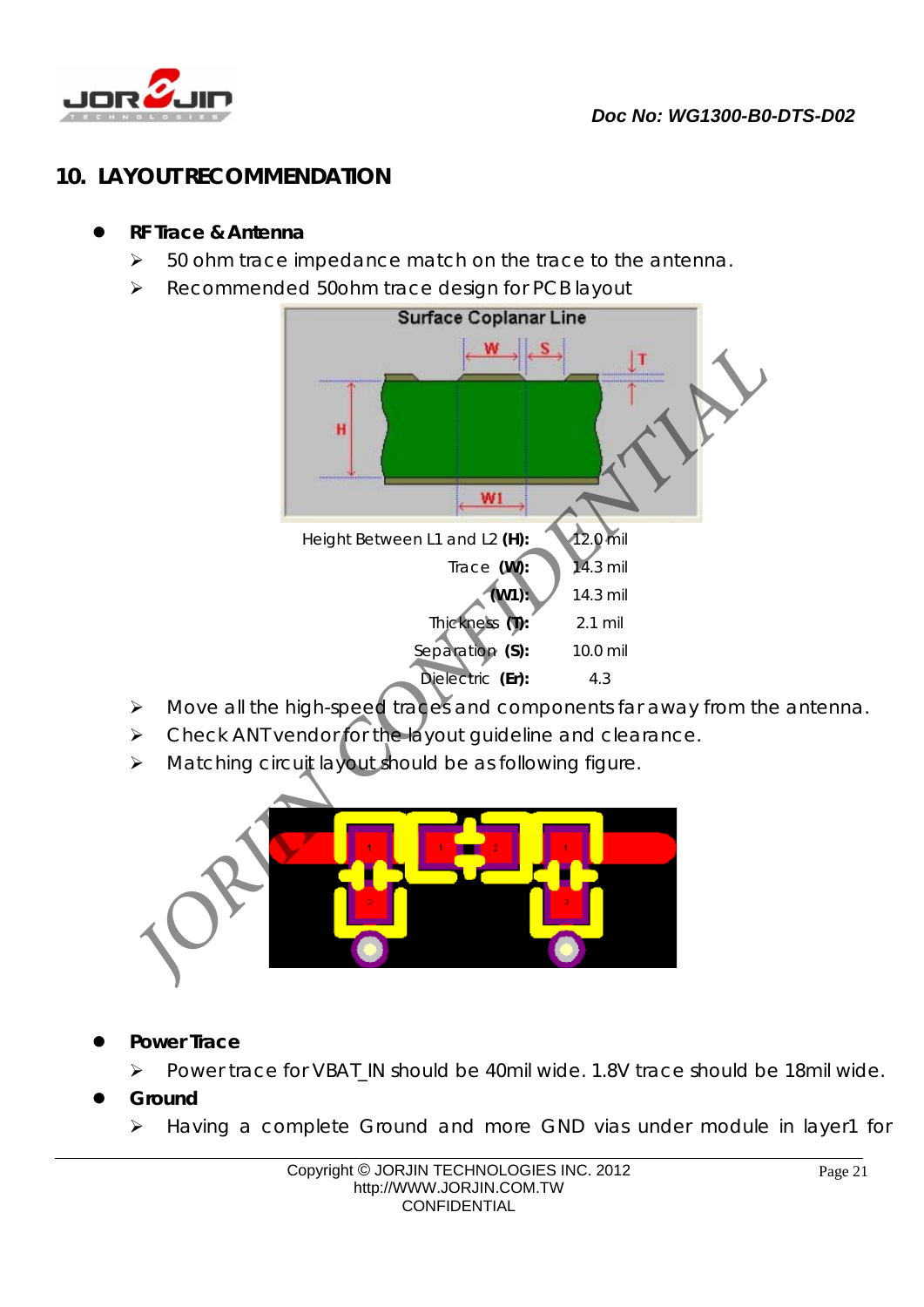

system stable and thermal dissipation as following figure.

- > Have a complete Ground pour in layer 2 for thermal dissipation.
- $\triangleright$  Increase the GND pour in the 1st layer, move all the traces from the 1st layer to the inner layers if possible. System stable and thermal dissipation as following ligure.<br> *D* Have a complete Ground pour in the 1st layer, move all the traces from the 1st layer<br>
the inner layers if possible.<br> *D* Knowe CND vias close to the pad.<br> **D** 
	- > Move GND vias close to the pad.

## **Slow Clock**

 $\overline{a}$ 

- > The slow clock trace should not be routed above or below digital signals on other layers.
- Add test points as the list below

**Pin name**  DC2DC\_OUT NS\_UARTD WL\_UART\_DBG WL\_RS232\_TX WL\_RS232\_RX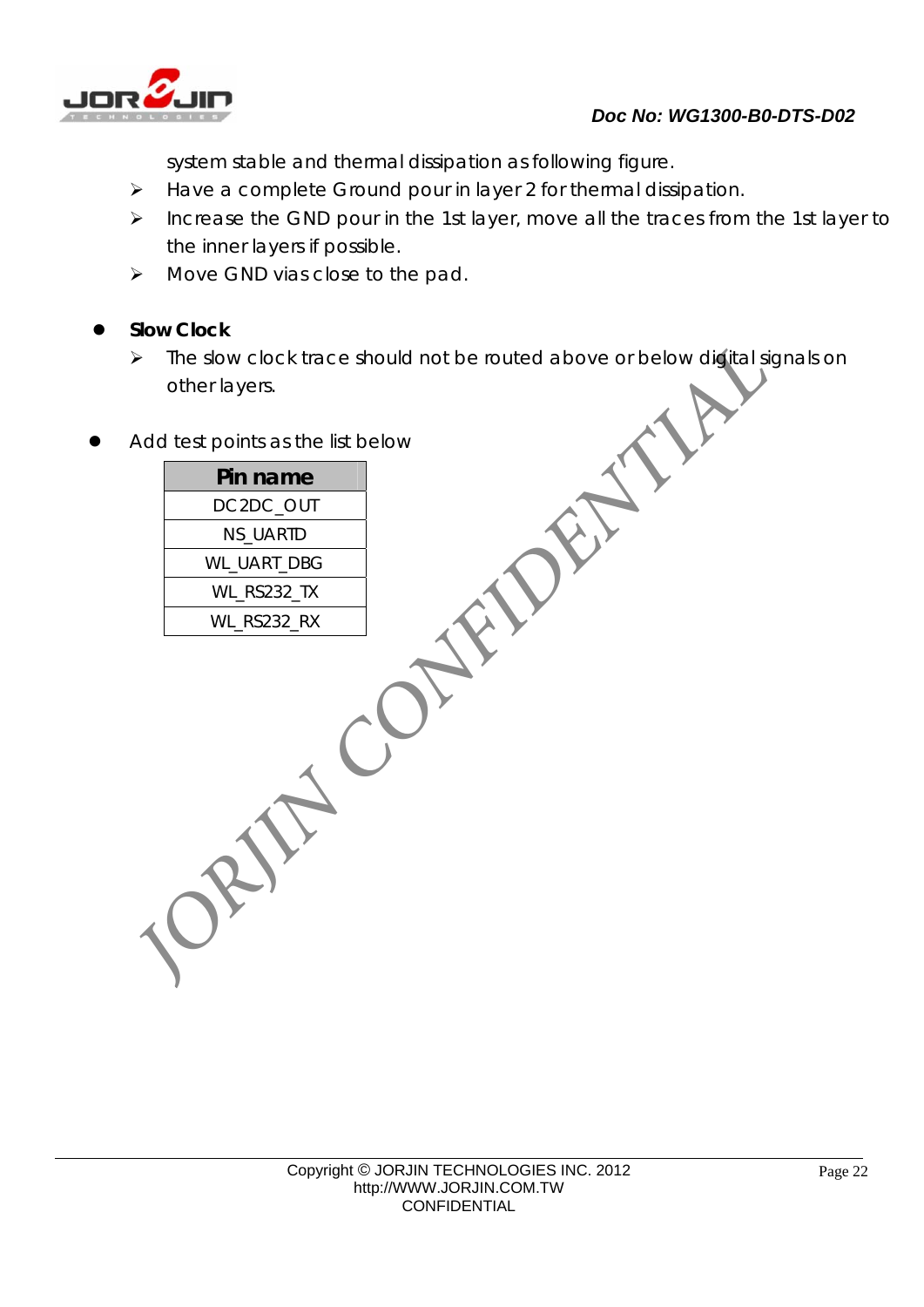

## **CONTACT JORJIN TECHNOLOGY**

 $\overline{a}$ 

Technical Support davidkuo@jorjin.com.tw

Headquarters 5F, No.28, Lane 141, Sing-ai Rd, Neihu

District, Taipei City 114, Taiwan R.O.C.

Website http://www.jorjin.com.tw

**ORIFICONFIDENTI**